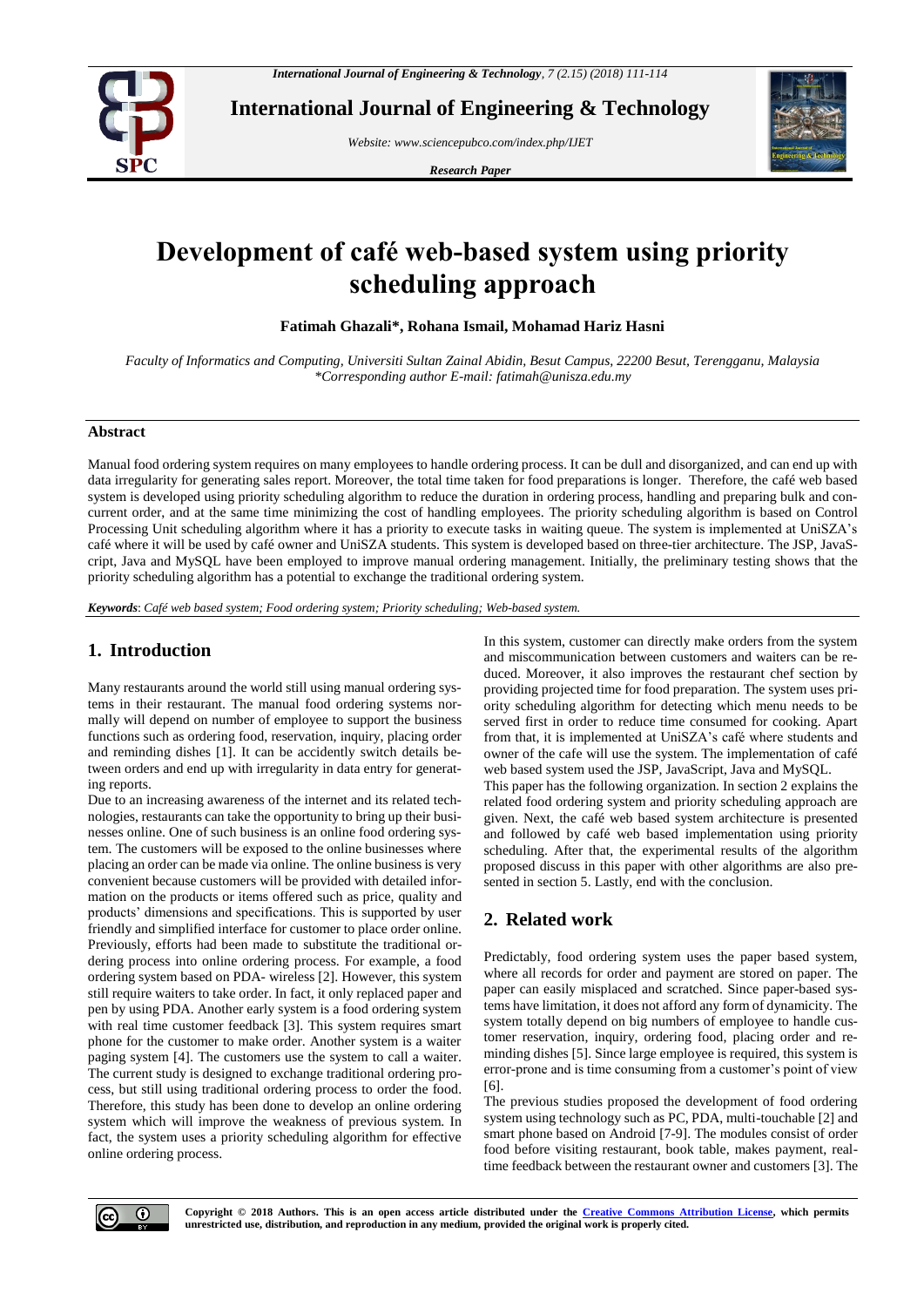system will reduce waiting time and misunderstanding can be reduced to minimal [1]. However, most of the development of food ordering systems focus on customer and cashier side. But on the kitchen side, it only displays the ordered menu. It does not cater food preparation time.

In order to overcome this drawback, we propose the priority scheduling algorithm to schedule the food preparation. Priority scheduling is a non-preemptive algorithm and one of the most common scheduling algorithms in batch systems. Each process is assigned a priority. Process with highest priority is to be executed first and so on. Processes with same priority are executed on first come first served basis. Priority can be decided based on memory requirements, time requirements or any other resource requirement [10]. The objectives of scheduling are to maximize throughput, avoid indefinite blocking or starvation, minimize overhead, enforcement of priority, achieve balance between response and utilization, favour processes exhibits desirable behaviour and degrade gracefully under heavy load [10-11].

# **3. Café web based system architecture**

Café web based system is designed based on three-tier client-server architecture. The architecture for the Café Web based system shown in Figure 2. The Café System page will be display when users or students enter the system as presentation layer. The page contains all information of the Café and also the promotion price if any. Users can navigate through the system to find their preferred menu. Then, user can place order based on their preferred menu. They can add and remove their prefered menu and the system will display the total cost automatically is presented in business logic layer. All orders are store in database as database layer.



**Fig. 1:** Architecture of Cafe Web based system

Figure 2 shows the basic of priority queue flow implement in business logic layer. First, every new order will be added into the ready queue. The order will be added based on per assigned priority value. Then, the highest priority order will be served. After the highest priority is successfully processed it will be released or in other word will be terminated from ready queue.



**Fig. 2:** Priority scheduling

Table 1 shows a priority scheduling algorithm is implemented in Café-Web based system during the process of queue the order list that will be displayed to Café which is made by student. The same with the first order queue list will be set into the highest priority. In addition of that, for the length of queue that will implement priority queue which is called ready queue, will be set into fix number to prevent the queue for the order that has being updated need to wait for a long time to be serving.

| <b>Table 1:</b> Priority scheduling algorithm |  |  |
|-----------------------------------------------|--|--|
|-----------------------------------------------|--|--|

|                | Function PRIORITY(INT:busrtTime, INT:priority)               |
|----------------|--------------------------------------------------------------|
|                | Input: Burst Time, priority                                  |
|                | <b>Output: Waiting Service Time</b>                          |
| 1              | Begin                                                        |
| $\overline{2}$ | input the processes with their burst time and priority       |
| $\frac{3}{3}$  | Sort the processes, burst time and priority according to the |
|                | priority                                                     |
| 5              | Find <b>waiting time</b> (wt) for all other processes        |
| 6              | For process $i \rightarrow wt[i] = bt[i-1] + wt[i-1]$        |
|                | Find <b>turnaround time</b> = waiting time + burst time for  |
| 7              | all processes.                                               |
|                | Find average waiting time $=$ total_waiting_time /           |
| 8              | no_of_processes                                              |
|                | Find average waiting time $=$ total waiting time /           |
| 9              | no of processes.                                             |
|                | Similarly, find average turnaround time $=$ to-              |
|                | tal turn around time $\pi$ no of processes.                  |
| 10             | End for                                                      |
| 11             | End                                                          |

#### **4. Café web based system implementation**

System implementation the process of getting the system operating properly, including installation, configuration, running, testing and making any necessary changes.

| Log In                                                                         |  |
|--------------------------------------------------------------------------------|--|
| <b>Uservares:</b><br><b>ISSUE STAIL</b><br><b>Dear Editorial</b><br>Pannword ! |  |
| LOGIN <sub>1</sub>                                                             |  |
|                                                                                |  |
|                                                                                |  |
| IE 2017 Sheet Early T. All rights reserved.                                    |  |

**Fig. 3:** Login form

Figure 3 shows the login page for two main users, which is Admin and Café. The username will be their employee id. The login page is designed to login into the system.



**Fig. 4:** Homepage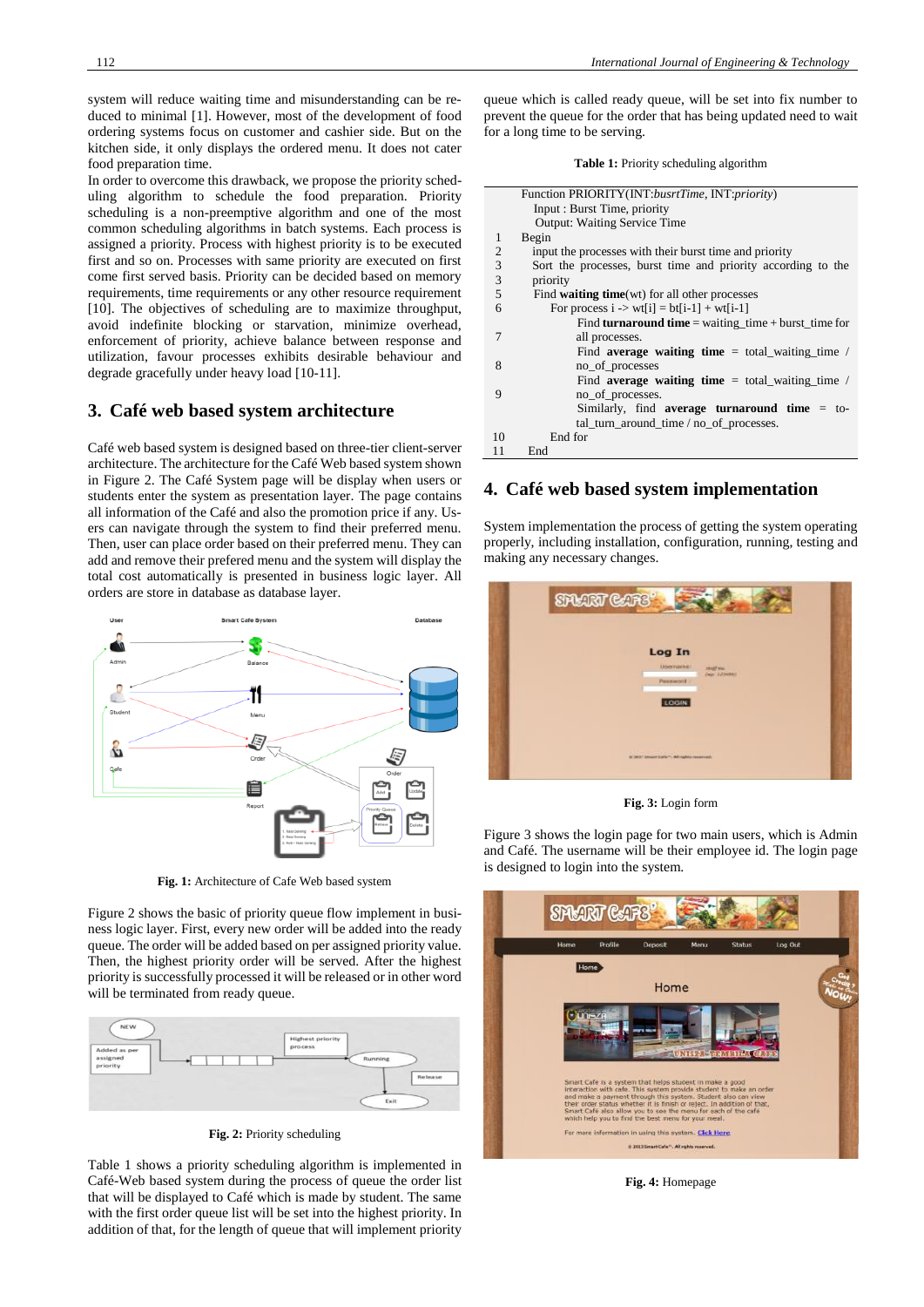Figure 4 shows the student Home Page. This will be the first page that the student will navigate after a successful login. There is information about the system for students to explore. In addition, students also can click at "Click Here" to automatically download user manual guideline.



**Fig. 5:** Order form for students

Figure 5 shows a front page for student to choose menu. Student will see all menus that café provided. Students can make order by ticking at "Order" then enter quantity for the menu. After filling the Receipt Menu then student need to click at "Order Now" button.



**Fig. 6:** Confirmation order from student

Figure 6 shows a page for student to confirm their order after finish fill in the menu form. In this page student will see all order details such as Café No, Café Name, Order Time, Total Time and Total Price. If the student wants to proceed with the order, he/she needs to click "Okay!" button or if he/she wants to cancel the order he/she can click at the "Reject" button.

|          | Profile               | <b>Menu</b>   | <b>Order</b>                                            | Log Out                        |
|----------|-----------------------|---------------|---------------------------------------------------------|--------------------------------|
|          | Home Order            |               |                                                         |                                |
|          |                       |               | Order<br><b>Priority Queue</b><br>Total Time: 25 minute |                                |
| View     | Menu<br><b>Status</b> | No.<br>Matric | <b>Time&amp;Date</b>                                    | <b>Time Taken</b><br>(minutes) |
| $\alpha$ | In Process            | 037484        | 2017-05-08<br>13:38:14.0                                | 5                              |
|          |                       |               | $2017 - 05 - 08$                                        | 3                              |
| a        | In Process            | 037484        | 13:38:25.0                                              |                                |
| $\alpha$ | In Process   037484   |               | 2017-05-08<br>13:38:50.0                                | 5                              |

**Fig. 7:** List of ordered menu for kitchen employee

Figure 7 shows a page for kitchen cafe to handle the order based on First Come First Serve algorithm. In this page all the order that has being made by students to the café will appear in the table provided. The café has two options either to handle the order list by First Come First Serve algorithm or by using Priority algorithm. The Café can see the details of the order by clicking at "View" icon.

| Home        | Profile                                       | Memu            | Order | <b>Log Out</b> |
|-------------|-----------------------------------------------|-----------------|-------|----------------|
| Home Dorder |                                               |                 |       |                |
|             |                                               | Order List      |       |                |
|             | Total Time: 4 minute<br>Total Price: RM 10.00 | <b>Done!</b>    |       |                |
|             | Memu                                          | Quantity Reject |       |                |
|             | Gula Kapas                                    | 2               | ×     |                |
|             | Ayam Goreng                                   | $\mathbf{1}$    | ×     |                |

Figure 8 shows a page for cafe to see the order details from student. The café will have two options either to make the order status done by clicking at the "Done!" button after finishing serve the order or reject the certain order.

# **5. Results and discussion**

The functionality of all modules in cafe web based system has been tested. The result of the test shown in Table 2.

| <b>Table 2:</b> Result of Café web based System Analysis |                            |                      |  |  |  |  |
|----------------------------------------------------------|----------------------------|----------------------|--|--|--|--|
| <b>Test Module</b>                                       | <b>Expected Result</b>     | <b>Actual Result</b> |  |  |  |  |
| Initializing systems by                                  | All items can be viewed in | <b>Success</b>       |  |  |  |  |
| adding all items into                                    | database and ready to be   |                      |  |  |  |  |
| database                                                 | used                       |                      |  |  |  |  |
| Update the password                                      | system verifies username   | <b>Success</b>       |  |  |  |  |
|                                                          | and password               |                      |  |  |  |  |
| Add, remove and up-                                      | List of item of menu and   | successfully         |  |  |  |  |
| date preferred item                                      |                            | adds a new           |  |  |  |  |
| into table                                               |                            | menu                 |  |  |  |  |

Table 2 shows the 5 concurrent ordered with estimation food preparation time and priority is set for each order. The overall time for preparing all ordered menus is 75 minutes. We schedule these ordered menus according to the Table 2 by using first come first serve and priority scheduling. Two ordered fried rice menus are combined to be one menu. The kitchen employee prepares the fried rice once for two orders. It shows that time taken for preparing food is 60 minutes. We make a comparison with first come first serve algorithm. The result shows that the food preparation time reduces 15 minutes compared to first come first serve algorithm. Overall, it reduces the food preparation time by maximizing the food ordering and minimizing the numbers employee involved.

| <b>Table 3: Ordered menu</b> |            |                       |          |  |  |  |  |
|------------------------------|------------|-----------------------|----------|--|--|--|--|
| Ordered Menu                 | Time Order | Food Preparation Time | Priority |  |  |  |  |
| Fried Rice                   |            | $15 \text{ min}$      |          |  |  |  |  |
| Mee Sup                      |            | $15 \text{ min}$      |          |  |  |  |  |
| Fried Mee                    |            | $15 \text{ min}$      | 3        |  |  |  |  |
| Nasi Paprik                  |            | $15 \text{ min}$      |          |  |  |  |  |
| Fried Rice                   |            | $15 \text{ min}$      |          |  |  |  |  |

**Table 4:** Comparison of food preparation time between without priority and with Priority Scheduling Algorithm

| .<br>$\sim$ $\sim$ $\sim$ |       | $\ldots$ |       |        |       |           |
|---------------------------|-------|----------|-------|--------|-------|-----------|
| Ordered                   | Fried | Mee      | Fried | Nasi   | Fried |           |
| Menu                      | Rice  | Soup     | Mee   | Paprik | Rice  | Without   |
| Food                      | 15    | 30       | 45    | 60     | 75    | Priority  |
| preparation               |       |          |       |        |       |           |
| Time                      |       |          |       |        |       |           |
| Ordered                   | Fried | Mee      | Fried | Nasi   |       |           |
| Menu                      | Rice  | Sup      | Mee   | Paprik |       | With Pri- |
| Food                      | 15    | 30       | 45    | 60     |       |           |
| preparation               |       |          |       |        |       | ority     |
| Time                      |       |          |       |        |       |           |